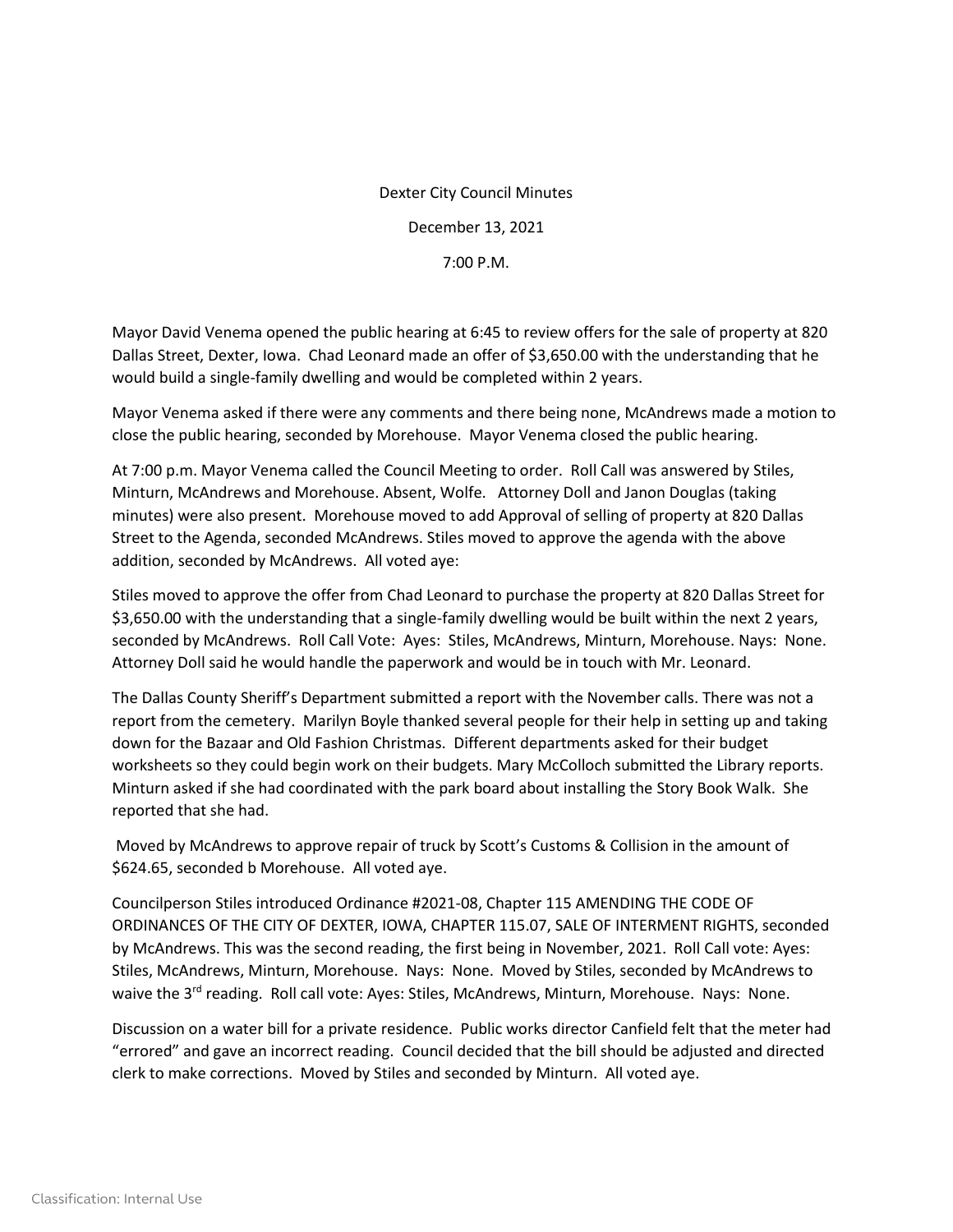Moved by Morehouse, seconded by Minturn, to approve Letter of Engagement sent by Ahlers and Cooney, P.C. so City could proceed with Amendment to the Dexter Urban Renewal Plan. All voted Aye.

Resolution 2021-42, Approving the name of Dave Venema as Official Mayoral Signatory on the Dexter Checking Account. Moved by Morehouse, seconded by Stiles. Roll call vote: Ayes, Morehouse, Stiles, Minturn, McAndrews. Nays: None.

Resolution 2021-43 Approving allowance for Mayor and Mayor Pro-Tem to Authorize Payments for Emergency Expenditures up to \$50000. Moved by McAndrews, seconded by Minturn. Roll call vote: Ayes: McAndrews, Minturn, Stiles, Morehouse. Nays: None

Resolution 2021-44 Resolution to Appoint a Representative and Alternate Representative to the Dallas County Emergency Management Commission. Moved by Minturn, seconded by McAndrews to appoint Brad Vry as the Representative and Amber Callahan as the Alternate Representative. Roll Call Vote: Ayes: Minturn, McAndrews, Stiles, Morehouse. Nays: None

Resolution 2021-45 to change the City Ordinance per ballot approval by the citizens. Attorney Doll said a resolution was not needed. He would prepare the ordinance for the next council meeting.

Resolution 2021-46 to change the employee handbook and policy regarding employees responding to Fire and/or EMS calls. Moved by Minturn, seconded by McAndrews to approve. Roll Call vote: Ayes: Minburn, McAndrews, Morehouse, Stiles. Nays: None.

Resolution 2021-47 to change the employee handbook for Call Out Time. Moved by Minturn, seconded by Stiles to approve. Roll Call vote: Ayes: Minturn, Stiles, McAndrews, Morehouse. Nays: None.

At 7:50 Ken Ruden asked the Council to go into closed session per Iowa Code 21.5(1)(i). The Mayor asked the public to leave and declared a closed session. At 8:00 the Mayor declared the closed session over and opened the meeting.

At 8:04 Jeremy Short asked the Council to go into closed session per Iowa Code 21.5(1)(i). The Mayor asked the public to leave and declared a closed session. At 8:10 the Mayor declared the closed session over.

At 8:12 the Mayor opened the regular meeting and the public returned to the meeting. Moved by Morehouse, seconded by Minturn, to hire Jordan Short as a part-time public employee at \$20.00 an hour. He will need to obtain his CDL soon as possible. All voted aye.

Moved by McAndrews, seconded by Morehouse, to give Ken Ruden a raise to \$28.00 an hour effective with the next payroll. All voted aye.

Moved by Minturn, seconded by Stiles, to approve the following bills.

| AGSOURCE LABORATORIES        | <b>TESTING</b>         | \$44.00    |
|------------------------------|------------------------|------------|
| <b>ALLIANT ENERGY</b>        | UTILITIES              | \$3,043.63 |
| <b>ALLIANT ENERGY</b>        | <b>ROUNDHOUSE</b>      | \$434.50   |
| <b>BAKER &amp; TAYLOR</b>    | LIBRARY MATERIALS      | \$1,660.30 |
| DALLAS CO SHERIFF'S OFFICE   | 4TH QUARTER PAYMENT    | \$2,172.62 |
| UNITED STATES POSTAL SERVICE | <b>ANNUAL BOX RENT</b> | \$174.00   |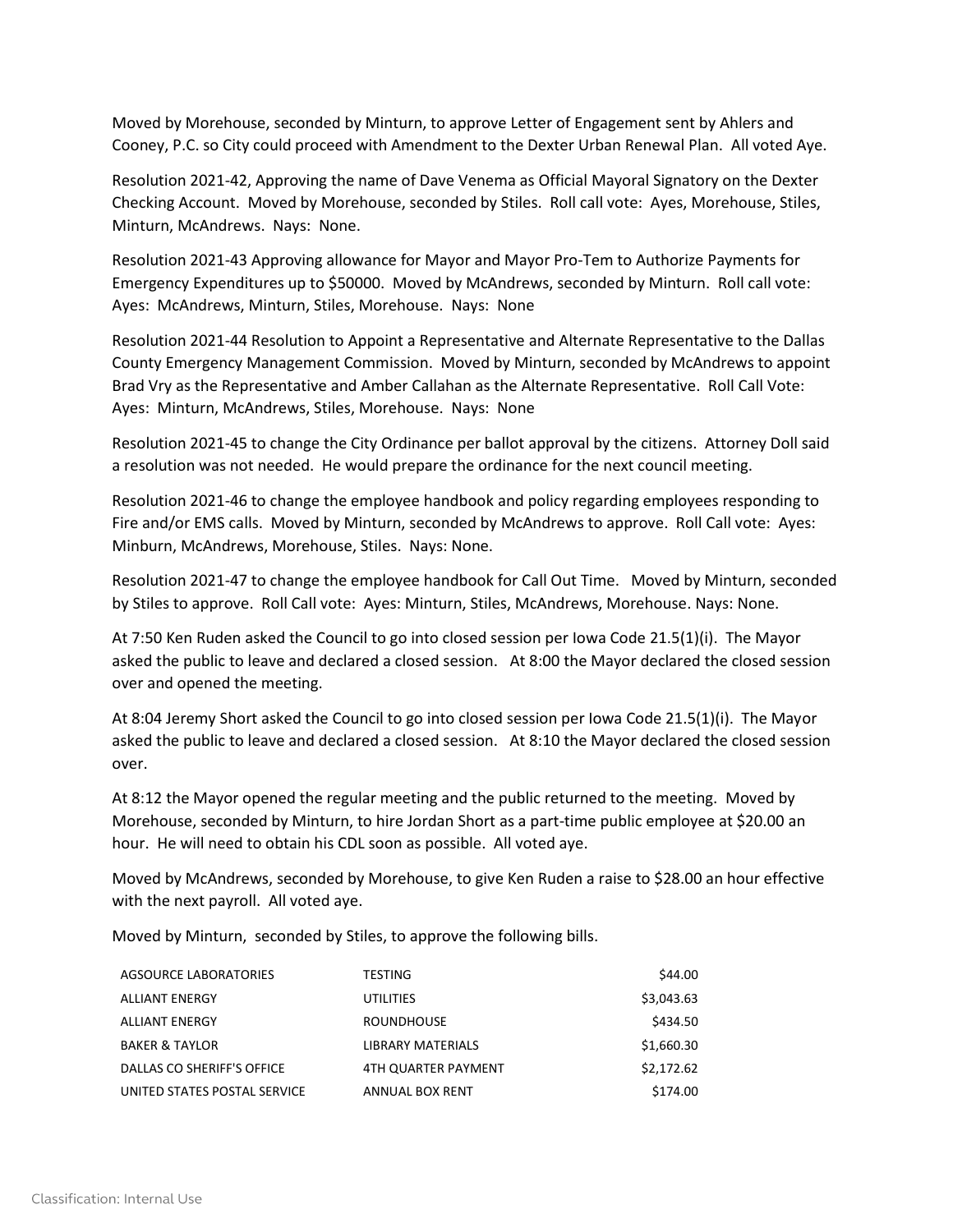| DIAM PEST CONTROL              | PEST CONTROL                     | \$50.00      |
|--------------------------------|----------------------------------|--------------|
| <b>DORSEY WHITNEY</b>          | SEWER REVENUE REFUNDING FEES     | \$18,104.00  |
| DVC PLUMBING                   | REPAIR AT 914 STATE ST           | \$725.00     |
| <b>EARLHAM BUILDING CENTER</b> | <b>MISC SUPPLIES</b>             | \$102.45     |
| <b>EFTPS</b>                   | <b>FED/FICA TAXES</b>            | \$2,254.64   |
| FEDERAL AWARD MANAGEMENT       | FED REGISTATIONS FEES            | \$495.00     |
| <b>FARMHOUSE STYLE</b>         | LIBRARY MATERIALS                | \$19.98      |
| <b>FELD FIRE</b>               | NAME PATCH, HELMET, HOSE         | \$970.64     |
| <b>GUS AUTOMOTIVE INC.</b>     | SNOW PLOW REPAIRS                | \$876.35     |
| HACH                           | <b>CHEMICALS</b>                 | \$452.45     |
| HAWKINS, INC                   | <b>CHEMICALS</b>                 | \$580.81     |
| HOPKINS & HUEBNER, P.C.        | <b>LEGAL FEES</b>                | \$1,022.00   |
| <b>IOMADA SOLUTIONS LLC</b>    | BACKUP HOSTING, ANTI-VIRU        | \$75.00      |
| <b>IOWA LEAGUE OF CITIES</b>   | <b>MAYOR'S ASSOC DUES</b>        | \$30.00      |
| <b>IOWA ONE CALL</b>           | LOCATES                          | \$19.80      |
| IOWA PUMP WORKS, INC.          | PUMP & MOTOR                     | \$28,783.80  |
| <b>IOWA RURAL WATER</b>        | YEARLY DUES                      | \$225.00     |
| <b>IPERS</b>                   | <b>IPERS</b>                     | \$1,727.15   |
| J.P. COOKE TAG CO.             | DOG TAGS                         | \$61.50      |
| KB WELDING & REPAIR, LLC       | <b>BOBCAT REPAIR</b>             | \$64.37      |
| KINZIE SERVICE LLC             | ALLREAR DRIVE AXLE               | \$2,087.00   |
| LEWISPLACE, LLC                | <b>UNIFORMS</b>                  | \$150.00     |
| MEDIACOM                       | <b>TECHNOLOGY SERVICES</b>       | \$136.90     |
| MIDWEST VAC PROFESSIONALS      | <b>CLEANING SEWER LINE</b>       | \$1,950.00   |
| MINER SUPPLY, LLC              | <b>DUST CONTROL</b>              | \$2,006.55   |
| PETTY CASH - CITY HALL         | Replenish Postage                |              |
| PETTY CASH - LIBRARY           | <b>SPECIAL PROGRAMS</b>          | \$494.29     |
| <b>QUILL CORPORATION</b>       | <b>OFFICE SUPPLIES</b>           | \$446.70     |
| <b>IOWA DEPT. OF REVENUE</b>   | Jowa Sales Tax                   | \$373.00     |
| SOUTHERN IA COUNCIL            | <b>PAY REQUEST #5</b>            | \$9,798.00   |
| <b>TASTE OF HOME</b>           | <b>LIBRARY MATERIALS</b>         | \$34.60      |
| THE SHREDDER                   | <b>SHREDDING SERVICE</b>         | \$42.00      |
| THE STUART HERALD              | PUBLISHING                       | \$358.58     |
| <b>TIGGES COMFORT SERVICES</b> | <b>LIBRARY FURNACE</b>           | \$2,990.95   |
| U.S.CELLULAR                   | <b>CELL PHONE</b>                | \$83.63      |
| UMB BANK, N.A                  | SEWER REVENUE BOND               | \$8,043.75   |
| UTILITY EQUIPMENT COMPANY      | <b>SUPPLIES</b>                  | \$211.56     |
| <b>WALLACE AUTO SUPPLY</b>     | <b>SUPPLIES</b>                  | \$315.19     |
| WILLIAM C. PAGE                | <b>MAIN ST HISTORIC DISTRICT</b> | \$9,000.00   |
| XENIA RURAL WATER DISTRICT     | <b>WATER</b>                     | \$183.24     |
| Payroll Checks                 |                                  | \$8,855.74   |
| ***** REPORT TOTAL *****       |                                  | \$111,730.67 |